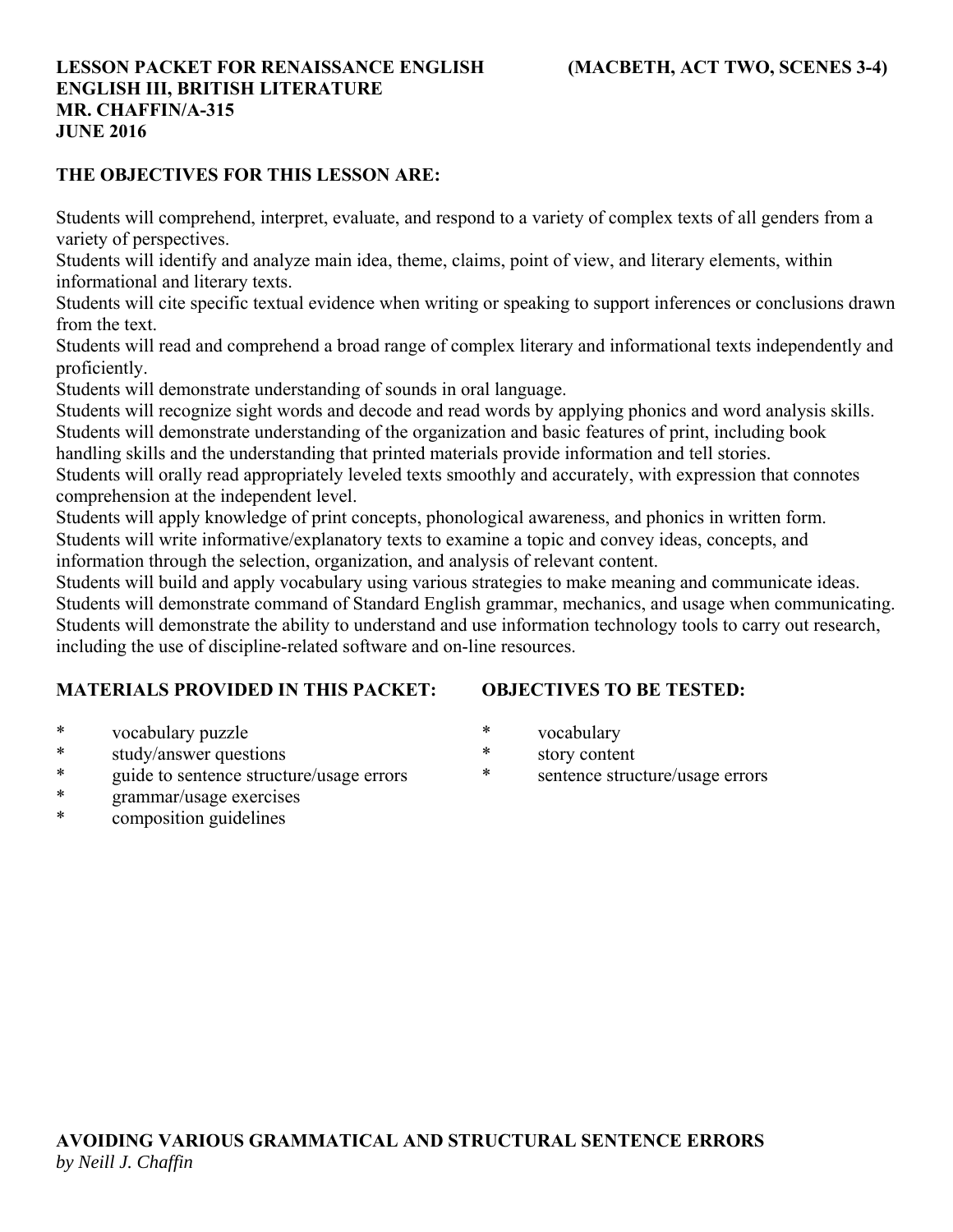### **FRAGMENTS (INCOMPLETE SENTENCES)**

A complete sentence must have a subject (even if understood or implied) and a verb, and it must make a complete thought. A complete sentence is the same as an independent (main) clause. A complete sentence, therefore, must have at least one independent (main) clause. A fragment, or incomplete sentence, fails to meet these criteria.

| Having made it to the concert and found their seats. | (a compound participial phrase)              |
|------------------------------------------------------|----------------------------------------------|
| Painted the hall and laid carpet in the living room. | (a verb followed by a direct object and      |
|                                                      | another verb followed by a direct object and |
|                                                      | <i>a prepositional phrase</i> )              |
| When they arrived at the park and set up camp.       | (an adverb clause with a compound verb)      |
| All over Manhattan and down Bimini way.              | (compound prepositional phrase)              |
| Those boys in the band and their teacher as well     | (compound subject with a prepositional       |
|                                                      | <i>phrase</i> )                              |

As you can see from the above examples, a fragment may be quite long and contain a great deal of information. However, in every case it fails to have all the attributes of a complete sentence.

### **See how these fragments can be made into complete sentences by making sure they contain all the attributes of a complete sentence:**

| Having made it to the concert and found their seats, they listened attentively. | <i>(added main clause)</i>    |
|---------------------------------------------------------------------------------|-------------------------------|
| We painted the hall and laid carpet in the living room.                         | (added subject)               |
| When they arrived at the park and set up camp, we began a long party.           | (added main clause)           |
| All over Manhattan and down Bimini way, we surfed.                              | <i>(added main clause)</i>    |
| Those boys in the band and their teacher as well got on the bus.                | (added verb and               |
|                                                                                 | <i>prepositional phrase</i> ) |

#### **RUN-ON SENTENCES**

### **A run-on sentence is either a compound sentence without correct connecting devices or a sentence that simply goes on so long and contains so much information that it becomes confusing.**

| We ran all the way to class the class had already begun when we arrived.                                    | (incorrectly joined         |
|-------------------------------------------------------------------------------------------------------------|-----------------------------|
|                                                                                                             | compound-complex            |
| sentence)                                                                                                   |                             |
| We ran all the way to class, the class had already begun when we arrived.                                   | (comma alone                |
|                                                                                                             | not enough)                 |
| We ran all the way to class and the class had already begun when we arrived.                                | <i>(conjunction alone</i> ) |
|                                                                                                             | not enough)                 |
| We ran all the way to class, and the class had already begun when we arrived                                | (way too much               |
| so we sneaked into the room and hoped the teacher wouldn't notice, but he did,                              | information in              |
| so we had to do detention, which we didn't like, but we had to do it anyway.                                | one sentence)               |
| A run-on sentence can be avoided by using the proper connecting devices in a compound sentence and by       |                             |
| breaking up sentences that are simply too long ("Energizer Bunny" sentences: they just keep going and going |                             |
| and going!). See how the problems have been corrected below:                                                |                             |
|                                                                                                             |                             |

| We ran all the way to class. The class had already begun when we arrived.     | ( <i>break into two</i> |
|-------------------------------------------------------------------------------|-------------------------|
|                                                                               | sentences)              |
| We ran all the way to class, but the class had already begun when we arrived. | (use a comma AND        |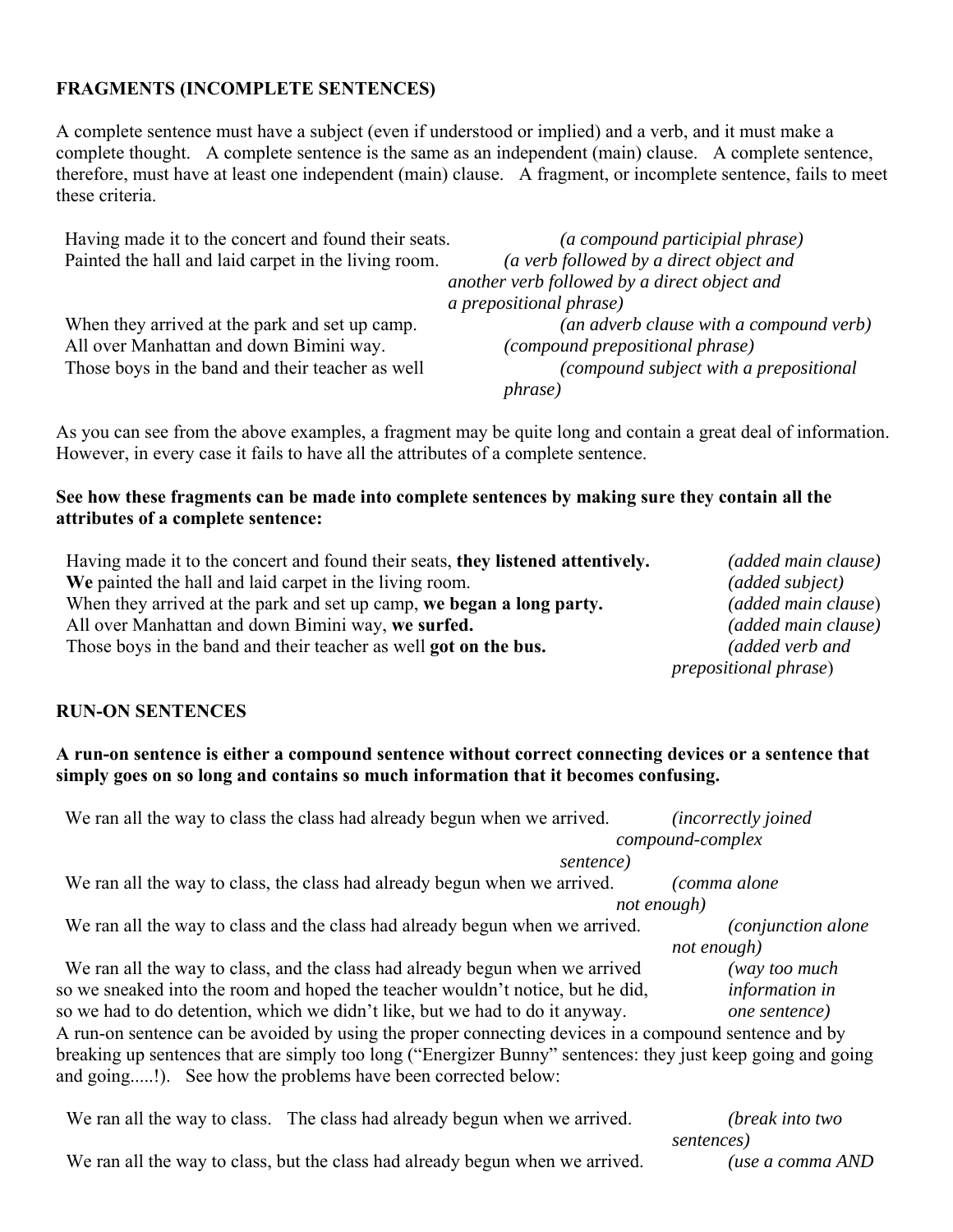|                                                                                                                                                                                                                                       | <i>conjunction</i> )                             |
|---------------------------------------------------------------------------------------------------------------------------------------------------------------------------------------------------------------------------------------|--------------------------------------------------|
| We ran all the way to class; the class had already begun when we arrived.                                                                                                                                                             | $(use a semi-colon)$                             |
| We ran all the way to class; however, the class had already begun when we arrived.                                                                                                                                                    | (use a semi-colon and<br>a conjunctive adverb)   |
| We ran all the way to class, but the class had already begun when we arrived. We<br>sneaked into the room and hoped the teacher wouldn't notice. He did, so we had to<br>do detention. We didn't like it, but we had to do it anyway. | (break up into<br>sentences of<br>comprehensible |
|                                                                                                                                                                                                                                       | length)                                          |
| Remember that compound sentences must be joined together with a comma AND a conjunction or with a                                                                                                                                     |                                                  |

**semi-colon.** These may be omitted in a VERY SHORT compound sentence, but it is not really advisable. A good rule of thumb for writing in the modern style is to have no more than two independent (main) clauses in a compound sentence. When writing a complex sentence, it is best to have no more than two dependent (subordinate) clauses. A skilled writer may be able to fudge on this a little, but it is risky.

### **ILLOGICAL COMPARISONS**

#### **Make sure it is clear what you are comparing when you write a sentence that makes a comparison:**

| Marcus has made more money than any basketball player.       | (Is Marcus also a basketball   |
|--------------------------------------------------------------|--------------------------------|
|                                                              | player?)                       |
| Marcus has made more money than any other basketball player. | (The addition of "other"       |
|                                                              | makes it clear he is)          |
| Marlene is as skillful as anyone on the debate team.         | (Is Marlene a debate team      |
|                                                              | member?)                       |
| Marlene is as skillful as anyone else on the debate team.    | (The addition of "else")       |
|                                                              | makes it clear she is)         |
| I love her more than George.                                 | ( $Do I love her more than$ )  |
|                                                              | George loves her, or do I love |
|                                                              | her more than I love           |
|                                                              | George?)                       |
| I love her more than George does.                            | (Now it is clear that $I$ love |
|                                                              | her more than George loves     |
|                                                              | $her.$ )                       |
| I love her more than I do George.                            | (Now it is clear that $I$ love |
|                                                              | her more than I love George.)  |

#### **THE DOUBLE NEGATIVE**

Some languages (Spanish, for instance) have no problem with double negatives: they are used for emphasis. English, however, does not allow double negatives. Don't never use no double negatives in English! ( Get it?)

| He never uses no rosin to improve his grip.   | ("never" and "no" are negatives)    |
|-----------------------------------------------|-------------------------------------|
| He never uses rosin to improve his grip.      | (omitting "no" fixes the problem)   |
| He never uses any rosin to improve his grip.  | (substituting "any" fixes the       |
|                                               | <i>problem</i> )                    |
| She didn't have no idea about the situation.  | (The contraction " $n't$ " and "no" |
|                                               | make a double negative)             |
| She didn't have any idea about the situation. | (substituting "any" fixes the       |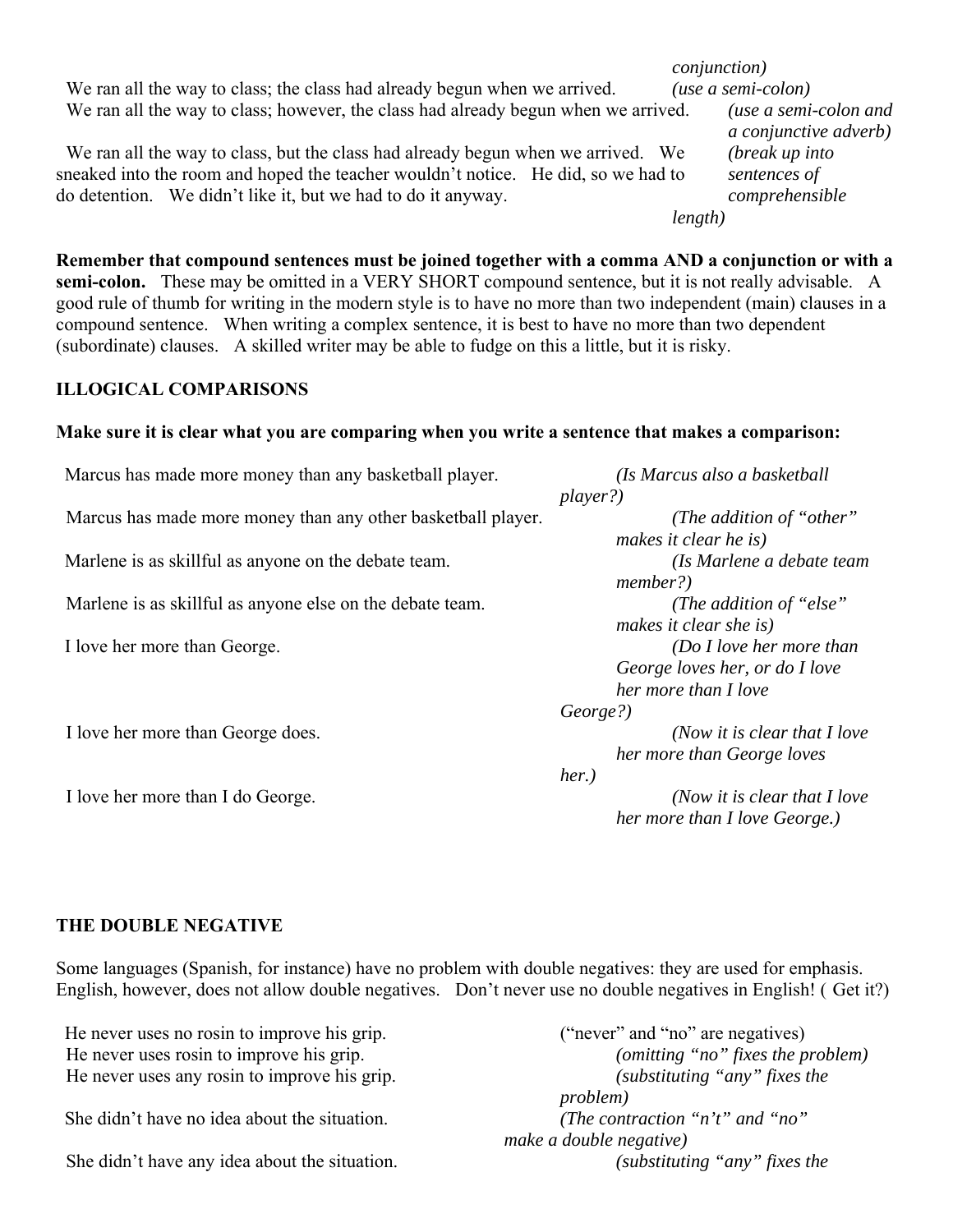|                                                | <i>problem</i> )                                        |
|------------------------------------------------|---------------------------------------------------------|
| She had no idea about the problem.             | (removing the contraction "n't" fixes                   |
|                                                | <i>the problem</i> )                                    |
| Hardly none of the students attended the show. | ("hardly" and "none" make a                             |
|                                                | <i>double negative</i> )                                |
| None of the students attended the show.        | ( <i>this fixes the double negative</i> , <i>but it</i> |
|                                                | changes the meaning of the sentence)                    |
| Hardly any of the students attended the show.  | (substituting "any" for "none" fixes                    |
|                                                | <i>the problem</i> )                                    |
| They couldn't barely see the road in the fog.  | ("barely" and "n't" make a double                       |
|                                                | negative)                                               |
| They could barely see the road in the fog.     | (eliminating "barely" fixes the                         |
|                                                | <i>problem</i> )                                        |
|                                                |                                                         |

**Remember that the words "barely", "hardly", "scarcely", "not", and "never" and the contraction "n't" are negatives**. Remember that if you are fixing a double negative problem, DO NOT change the intended meaning of the sentence. "They couldn't see the road" DOES NOT mean the same as "They could barely see the road"! The first means they could not see the road AT ALL, while the second means they merely had an impaired view of the road. **Be careful when using words like** *neither, never, no, not, nobody, none, no one, not (n't), nothing,* **and** *nowhere***: they are all negative words.**

# **DOUBLE COMPARATIVES AND SUPERLATIVES**

Nathan Bedford Forest, a Civil War general, is often quoted (falsely!) as having said that the way to win a battle was to "get thar fustest with the mostest men", thus providing English teachers with a classic example of double superlatives. What he probably said, being an educated man, was "get there first with the most men". It may or may not be good military advice, but it is certainly better English!

**The comparative form of an adjective is used to compare two things to each other or one thing to all things in a class of things. The comparative is formed by adding "-er" to a basic form, or by putting the word "more" in front of the basic form.** 

**The superlative form of an adjective is used to compare more than two things to each other. The superlative is formed by adding "-est" to a basic form, or by putting the word "most" in front of the basic form.** 

*Usually,* single syllable adjectives add the endings "-er" or "-est", and multiple syllable adjectives add the words "more" or "most".*There are, however, many irregular comparatives and superlatives in the English language.*

It is important that you recognize irregular comparatives and/or superlatives so that you do not add the suffixes or the preceding words to a word that is already in an irregular comparative or superlative form.

| This pie is more better than the one you made!      | <i>(double comparative: "better" is already</i> |
|-----------------------------------------------------|-------------------------------------------------|
| the                                                 | comparative form of "good")                     |
| This pie is better than the one you made!           | (problem solved: omitting "more"                |
|                                                     | eliminates the double comparative)              |
| That was the most ugliest picture I have ever seen. | (double superlative: "ugliest" is already the   |
|                                                     | superlative form of " $ugly"$ )                 |
| That was the ugliest picture I have ever seen.      | (problem solved: omitting "most" eliminates     |
|                                                     | <i>the double superlative)</i>                  |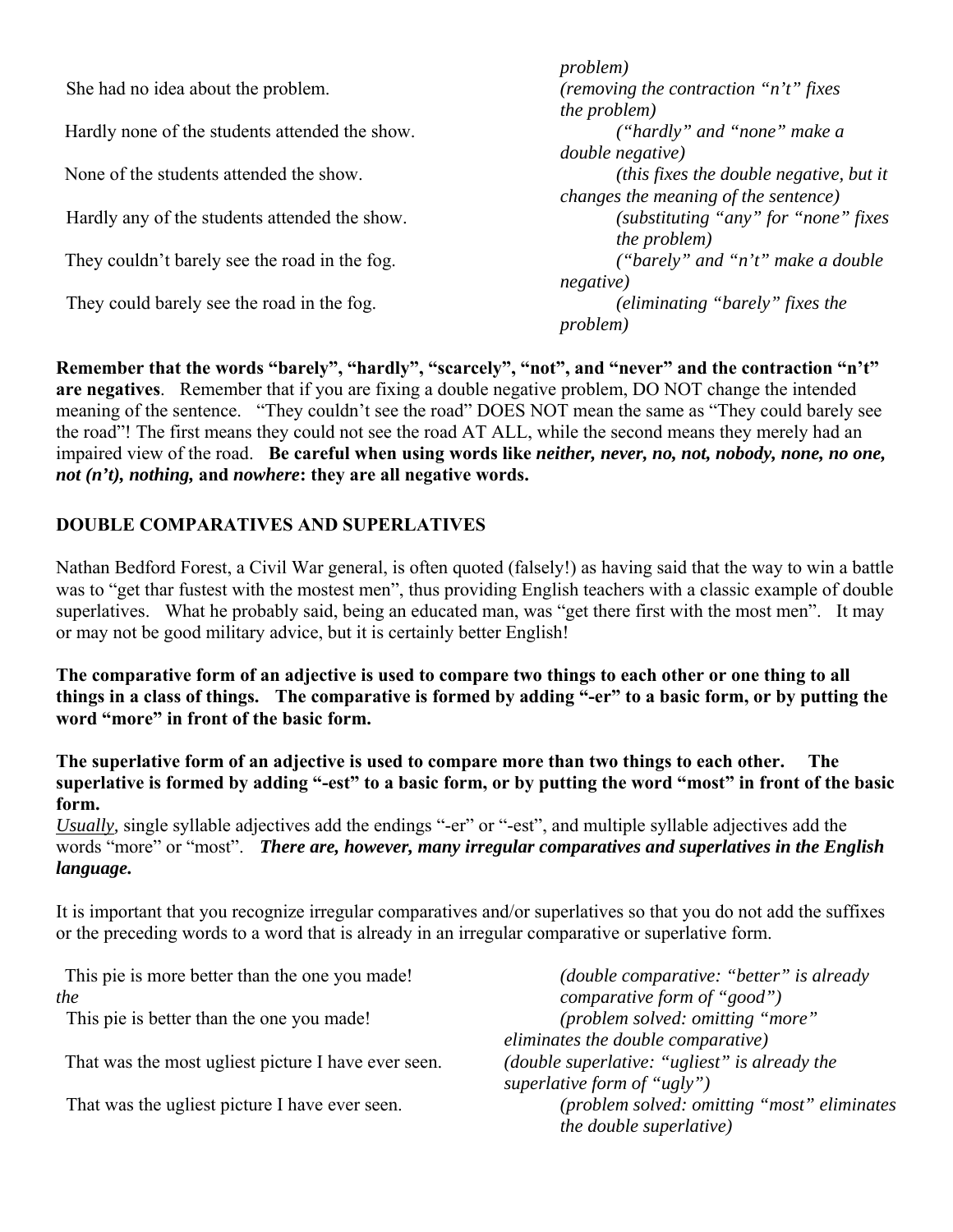It is possible to form a comparative and a superlative of any adjective. However, the nature of some adjectives is absolute. Hence, you can form "deader" and "deadest" from "dead", but it makes no sense. You can't be deader than dead! Similarly, you can't be "firster" than "first" or "moster" than "most".

**Sometimes an adjective can have more than one acceptable comparative or superlative form, depending upon the exact meaning. Sometimes two base meanings may share the same comparative and superlative forms:**

| little, littler, littlest | (when talking about size)     |
|---------------------------|-------------------------------|
| little, less, least       | (when talking about quantity) |
| much, more, most          | (shared forms)                |
| some, more, most          | (shared forms)                |

If in doubt as to the correct comparative and superlative forms, consult a dictionary. If the comparative and superlative forms are irregular, the dictionary will show you the forms.

# **Some adjectives defy the "one syllable" or "two syllable" rule (***see above***) when forming the comparative and superlative:**

fun, funner, funnest fun, more fun, most fun

### **There are some irregularities in spelling in forming comparatives and superlatives. The dictionary will show these irregularities:**

| pretty, prettier, prettiest    | (note the change of "y" to "I") |
|--------------------------------|---------------------------------|
| healthy, healthier, healthiest | (note the change of "y" to "I") |

#### **Some comparatives and superlatives are completely irregular; again, the dictionary will show you these:**

| good, better, best | little, less, least |
|--------------------|---------------------|
| bad, worse, worst  | much, more, most    |

#### **GOOD AND WELL, BAD AND BADLY, SURE AND SURELY, REAL AND REALLY**

These words are often misused. It is important to understand how they are used and what they mean in a sentence to use them correctly.

**good** is an adjective **well** is an adverb, *unless it is used as a predicate adjective to indicate state of health* **bad** is an adjective **badly** is an adverb **sure** is an adjective **surely** is an adverb **real** is an adjective **really** is an adverb

Hence:

She looks **good**. *(she is attractive: good is a predicate adjective)* She looks **well**. *(she is healthy: well is a predicate adjective)* She looks **well** at the paper. *(now well is an adverb telling how she looks at the paper)*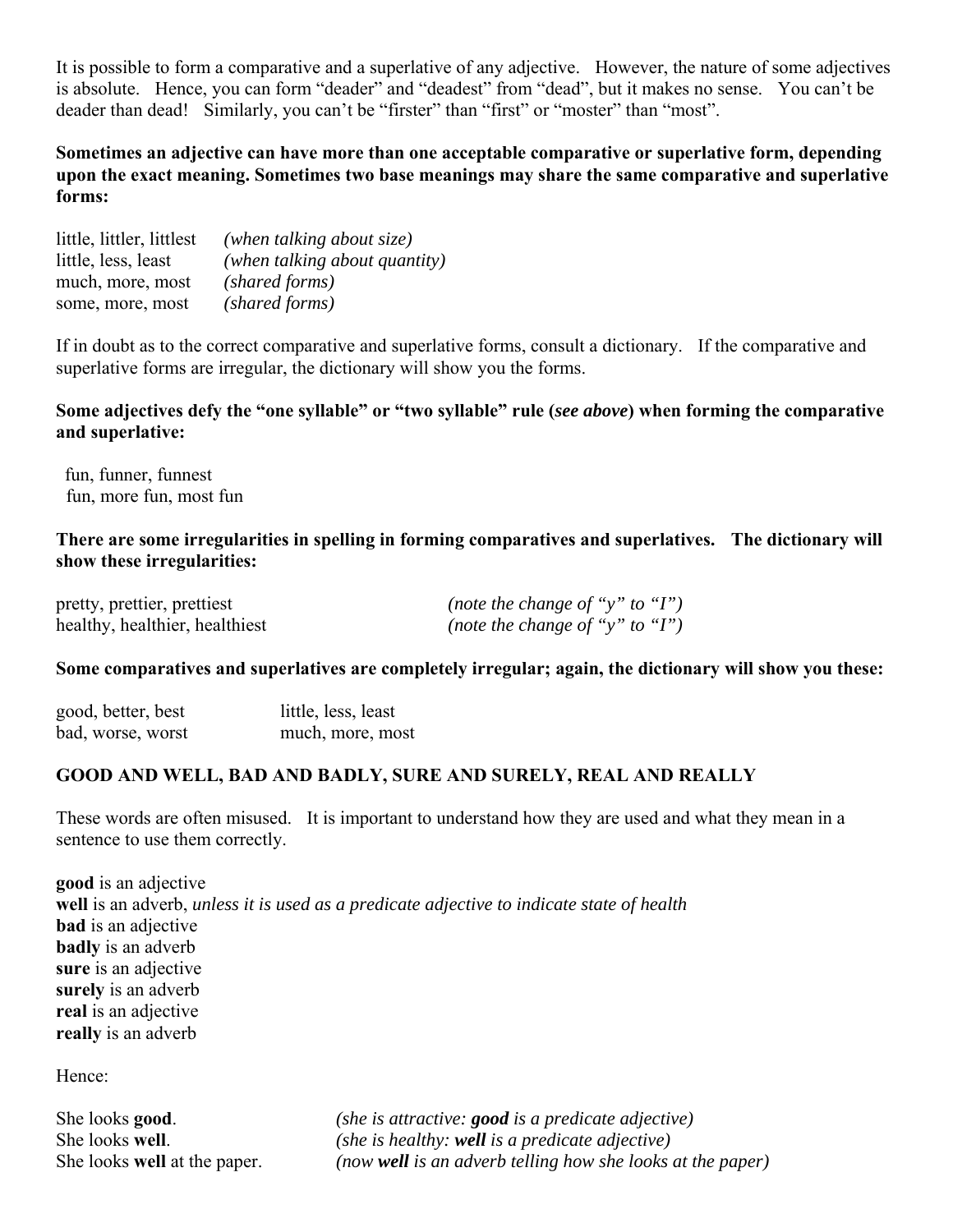They do bad work. *(bad is an adjective modifying the noun work)* They behave badly. *(badly is an adverb modifying the verb behave)* I am sure of the answer. *(sure is a predicate adjective)* I will surely find the answer. *(surely is an adverb modifying the verb will find)* This is real butter. *(real is an adjective modifying the noun butter)* Is this really butter? *(really is an adverb modifying the verb is)*

# **MISPLACED MODIFIERS**

Be sure to place modifiers, especially prepositional phrases and participial phrases, in the right place in a sentence. Otherwise, you may come up with some unintended meanings.

The limousine stopped at the hotel from the rental agency. (*is the limousine rented or the hotel?)* The limousine from the rental agency stopped a the hotel. *(now it is clear the limousine is rented)* The dog barked at the door with a bushy tail. *(does the door have a bushy tail?)* With a bushy tail the dog barked at the door. *(the dog barks with his tail?)* The dog with a bushy tail barked at the door. *(now it is clear about the barking dog)* We could see mountain peaks flying at a high altitude. *(the mountains were flying?)* Flying at a high altitude, we could see mountain peaks. *(now it is clear that we were flying!)*

Sometimes a phrase may be placed in more than one place. The meaning of the sentence will be somewhat different, but both meanings may be valid:

Going to the door, we saw two men. *(we were going to the door)* We saw two men going to the door. *(two men were going to the door)* During the meeting, Jeremy said Herbert behaved badly. *(Jeremy said something about Herbert* 

Jeremy said Herbert behaved badly during the meeting. *(Jeremy said something about Herbert after*

 *during the meeting) the meeting)*

#### **PARALLEL CONSTRUCTION**

Coordinating conjunctions should join sentence structures that are the same or are of equal value: that is, they join nouns to nouns, subjects to subjects, verbs to verbs, prepositional phrases to prepositional phrases, etc. If the things joined by the conjunction are different, then there is an error in parallel construction.

| (and is the conjunction; the first part of the<br>compound is a verb, a direct object, and a                              |
|---------------------------------------------------------------------------------------------------------------------------|
| prepositional phrase; the second part is an                                                                               |
| <i>infinitive phrase</i> )                                                                                                |
| (now <b>and</b> joins two prepositional phrases)                                                                          |
| (now and joins two objects in an infinitive                                                                               |
| <i>phrase</i> )                                                                                                           |
| (now <b>and</b> joins to infinitive phrases)                                                                              |
| They asked for assistance with the work and that we pay for it.<br>(and joins prepositional phrases and a noun<br>clause) |
| (now <b>and</b> joins two noun clauses)                                                                                   |
|                                                                                                                           |

# **THE NEED TO READ WHAT YOU HAVE WRITTEN**

*ALWAYS* carefully proofread what you have written! Better yet, get someone else to read it aloud.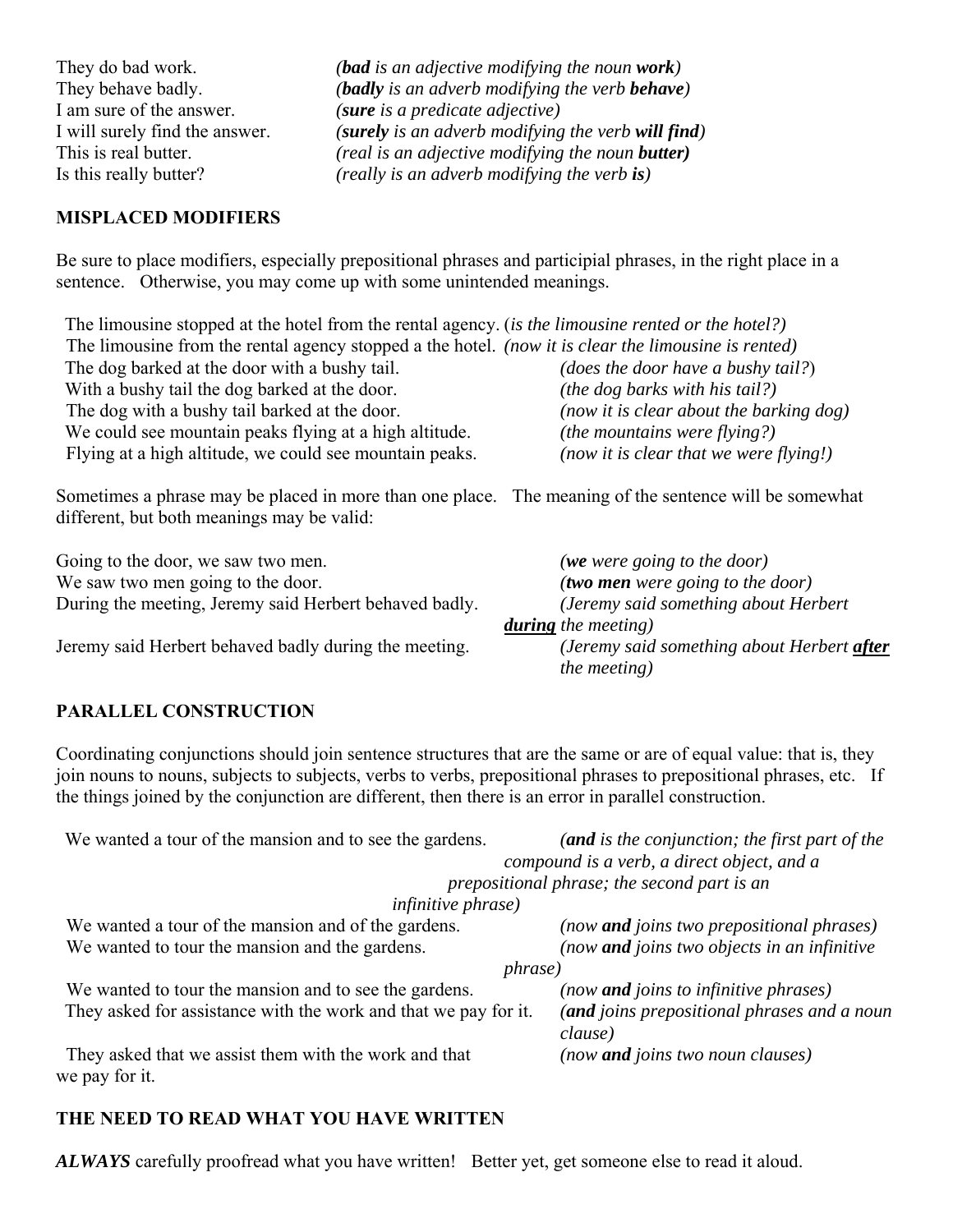Sometimes you will find that you have written something that just doesn't quite say what you meant! Have some fun with these:

### **Weird Newspaper Headlines:**

| Lucky Man Sees Pals Die   | (was he lucky he saw them die or lucky because he survived?)    |
|---------------------------|-----------------------------------------------------------------|
| Man Helps Dog Bite Victim | (did he help the dog bite the guy or help the guy the dog bit?) |

### **Bad Testimony:**

I was thrown from the car as it left the road; *(was I found by a search party made up of cows, or was I* later, I was found in a ditch by some cows. *found in a ditch that was near some cows?)* The other driver was all over the road; *(did I swerve several times so that I could hit him or so* I had to swerve several times before *that I could miss him?)* I hit him.

#### **Poor Announcement:**

| On our show last night, we had five Miss                               | (well, maybe the others weren't as pretty as the Miss          |  |  |
|------------------------------------------------------------------------|----------------------------------------------------------------|--|--|
| America contestants and also some dogs.                                | America contestants, but do you really have to call them dogs? |  |  |
| Were they, perhaps, <b>actual</b> dogs that had nothing to do with the |                                                                |  |  |
| contestants?)                                                          |                                                                |  |  |

 $\_$  , and the set of the set of the set of the set of the set of the set of the set of the set of the set of the set of the set of the set of the set of the set of the set of the set of the set of the set of the set of th

 $\_$  , and the set of the set of the set of the set of the set of the set of the set of the set of the set of the set of the set of the set of the set of the set of the set of the set of the set of the set of the set of th

### **Misplaced Modifier:**

I asked for a hot cup of coffee. *(do want a hot cup or hot coffee?)* I once shot an elephant in my pajamas. *(why was the elephant wearing my pajamas?)* **EXERCISE ON SENTENCE STRUCTURE PROBLEMS: MISPLACED MODIFIERS**

- *Directions: Rewrite the sentences, putting the modifier where it belongs:*
- 01. John stood on tiptoe and reached for the string beans with long arms.
- 02. Passengers often saw buffalo riding the stagecoaches.
- 03. Carrying mail, bandits often held up many stagecoaches.
- 04. Brightly painted people loved to see stagecoaches.
- 05. Pulled by six horses, she boarded the stagecoach.
- 06. I once shot an elephant in my pajamas.
- 07. The stagecoach stopped at the hotel from the West.
- 08. Everyone went to the hotel who had ridden all day.
- 09. Traveling at breakneck speed, the landmarks we passed were unrecognizable.
- 10. Stretching over the river, the people saw the bridge.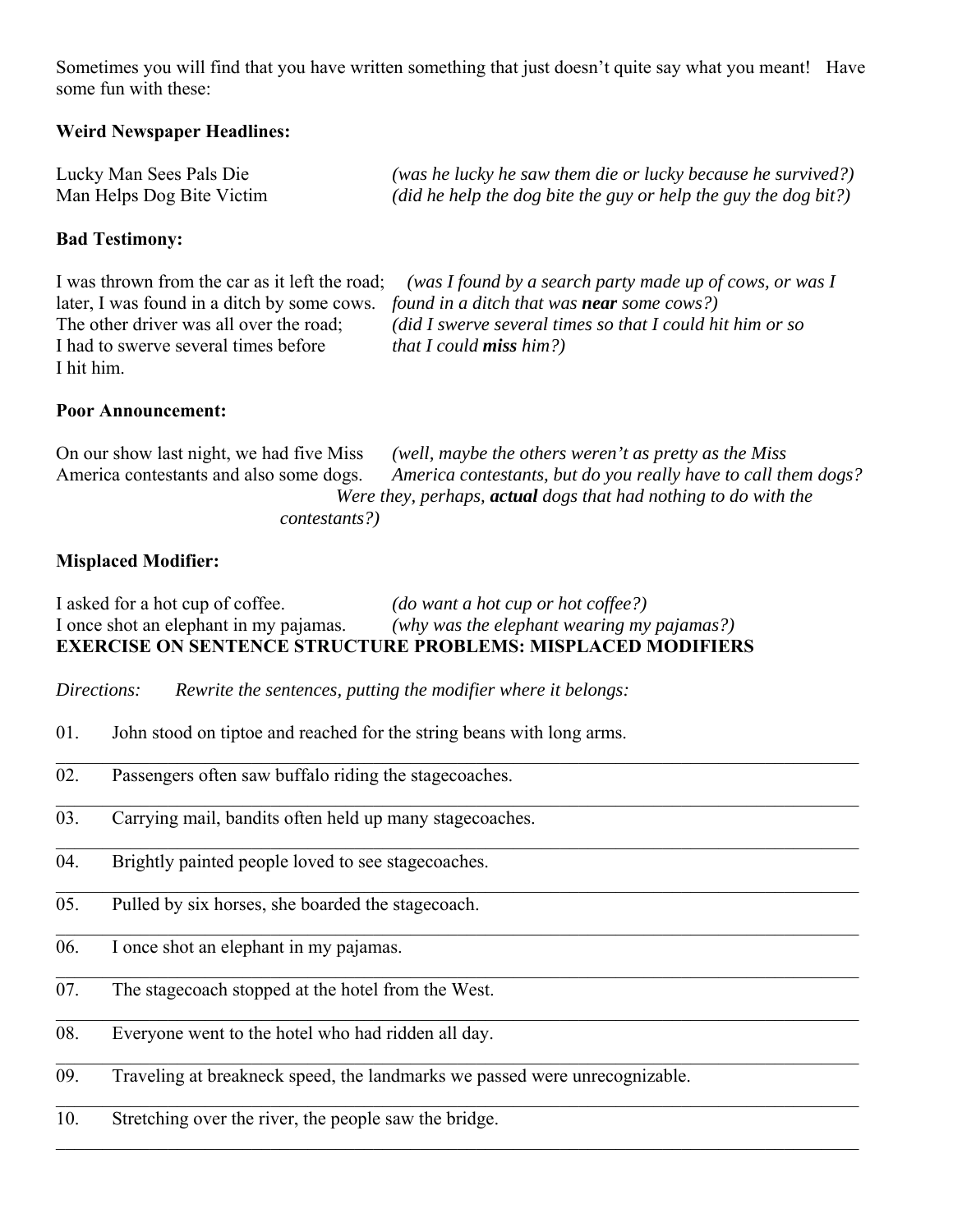# **EXERCISE ON SENTENCE STRUCTURE PROBLEMS: PARALLEL CONSTRUCTION:**

*Directions: Rewrite the following sentences to correct the parallel construction problem:*

- 01. Some of the girls wanted to ski and a diving adventure.
- 02. They wanted me to help with the decoration and that I pay for it.
- 03. Going on a hike and to climb a mountain were his goals.
- 04. We enjoyed playing in the sand and to splash in the water.
- 05. We asked them to pay for the damage and that they apologize.

# **EXERCISE ON COMPARATIVE AND SUPERLATIVE FORMS**

*Directions: Write the correct form of the word in parentheses:*

01. That is the (pretty) bouquet of flowers I have ever seen. 02. This project is (important) than the one you are working on now. 03. These are the (good) fried pig's feet I have ever tasted! 04. The boy had the (bad) case of athlete's foot on the whole team. 05. She was (beautiful) than any of the other contestants. 06. This video game is (fun) than the one I played last week. 07. It was the (heavy) of all the backpacks. 08. He had (little) money than the other boy. 09. Did she run (fast) than the other girls in the tournament? 10. Do the work (careful) than you did last time!

# **EXERCISE ON DOUBLE NEGATIVES**

*Directions: Rewrite each sentence, correcting the double negative. Do not change the intended meaning of the sentence:*

 $\_$  , and the set of the set of the set of the set of the set of the set of the set of the set of the set of the set of the set of the set of the set of the set of the set of the set of the set of the set of the set of th

- 01. When you write, don't use no double negatives!
- 02. They hardly never have no trouble catching enough rats for dinner.
- 03. Scarcely none of the boys failed to complete the project on time.
- 04. Barely nobody could see the airplane as it came in for a landing.
- 05. Not none of them could understand the lecture.
- 06 Didn't they ever get none of those books they ordered?
- $\overline{07}$  Neither of them did none of the work.
- 08. She hadn't barely left the curb when the accident occurred.
- 09. I don't know no one in this club!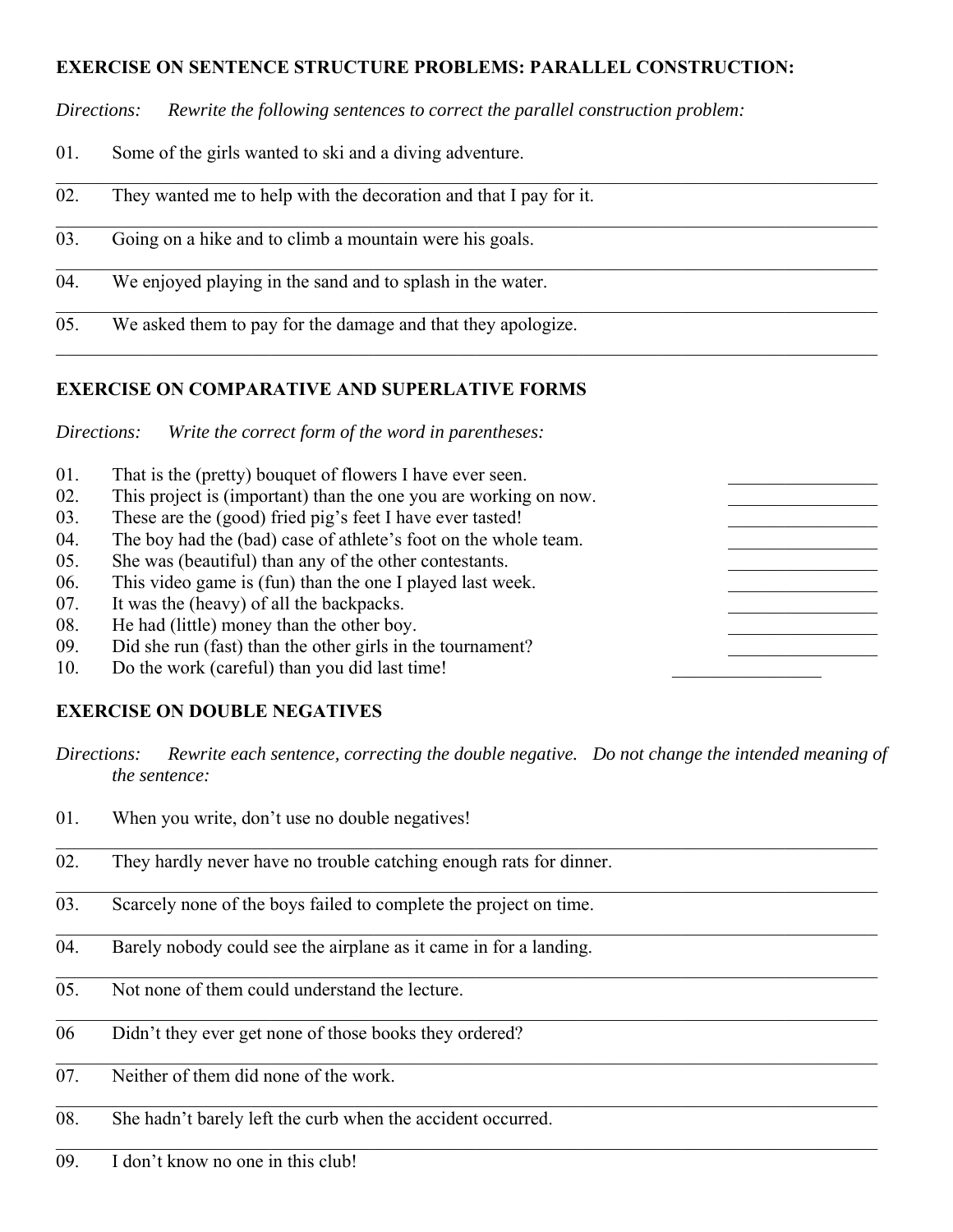# **EXERCISE ON ADJECTIVE AND ADVERB FORM**

*Directions: Choose the correct adjective or adverb form:*

- 01. Those are (real, really) good muskrat burgers!
- 02. That coat is made of (real, really) muskrat fur.
- 03. I saw my cousin after he got out of the hospital, and he looked (good, well).
- 04. She had fixed her hair and dressed nicely, and she really looked (good, well).
- 05. He looked (good, well) at the clock, examining it for faults.
- 06. (Sure, Surely) you are kidding!
- 07. No, I am (sure, surely), and don't call me Shirley!
- 08. He didn't know how (good, well) they would do on the tests.
- 09. They performed (bad, badly) during the concert.
- 10. They gave a (bad, badly) performance.

# **EXERCISE ON TYPES OF PHRASES AND CLAUSES**

*Directions: Identify the type of the bold-faced words (verb phrase, prepositional phrase, noun clause, etc.):*

| 01.         | Neither of the cars provided by the rental agency were the kind that we wanted.         |
|-------------|-----------------------------------------------------------------------------------------|
| 02.         | Neither of the cars provided by the rental agency were the kind that we wanted.         |
| 03.         | Neither of the cars provided by the rental agency were the kind <b>that we wanted</b> . |
| 04.         | Most of us wanted to keep the books which were most suitable.                           |
| 05.         | Most of us wanted to keep the books which were most suitable.                           |
| 06.         | Most of us wanted to keep the books which were most suitable.                           |
| 07.         | <b>Swimming in the ocean</b> was what we really like.                                   |
| 08.         | Swimming in the ocean was what we really like.                                          |
| 09.         | It might have been raining when we left the house.                                      |
| 10.         | It might have been raining when we left the house.                                      |
|             |                                                                                         |
|             | <b>EXERCISE ON VARIOUS KINDS OF GRAMMAR AND USAGE ERRORS</b>                            |
|             |                                                                                         |
| Directions: | Correct the following sentences:                                                        |
|             |                                                                                         |
| 01.         | Walking up the stairs, the large urn of flowers looked beautiful.                       |
|             |                                                                                         |
| 02.         | Left alone in the house, the thunder and lightning terrified him.                       |
|             |                                                                                         |
| 03.         | Driving along on a country road, an armadillo ambled out in front of our car.           |
|             |                                                                                         |
| 04.         | While playing on the balcony, I was afraid the baby would fall off.                     |
|             |                                                                                         |
| 05.         | She wore a hat on the back of her head which was obviously too small.                   |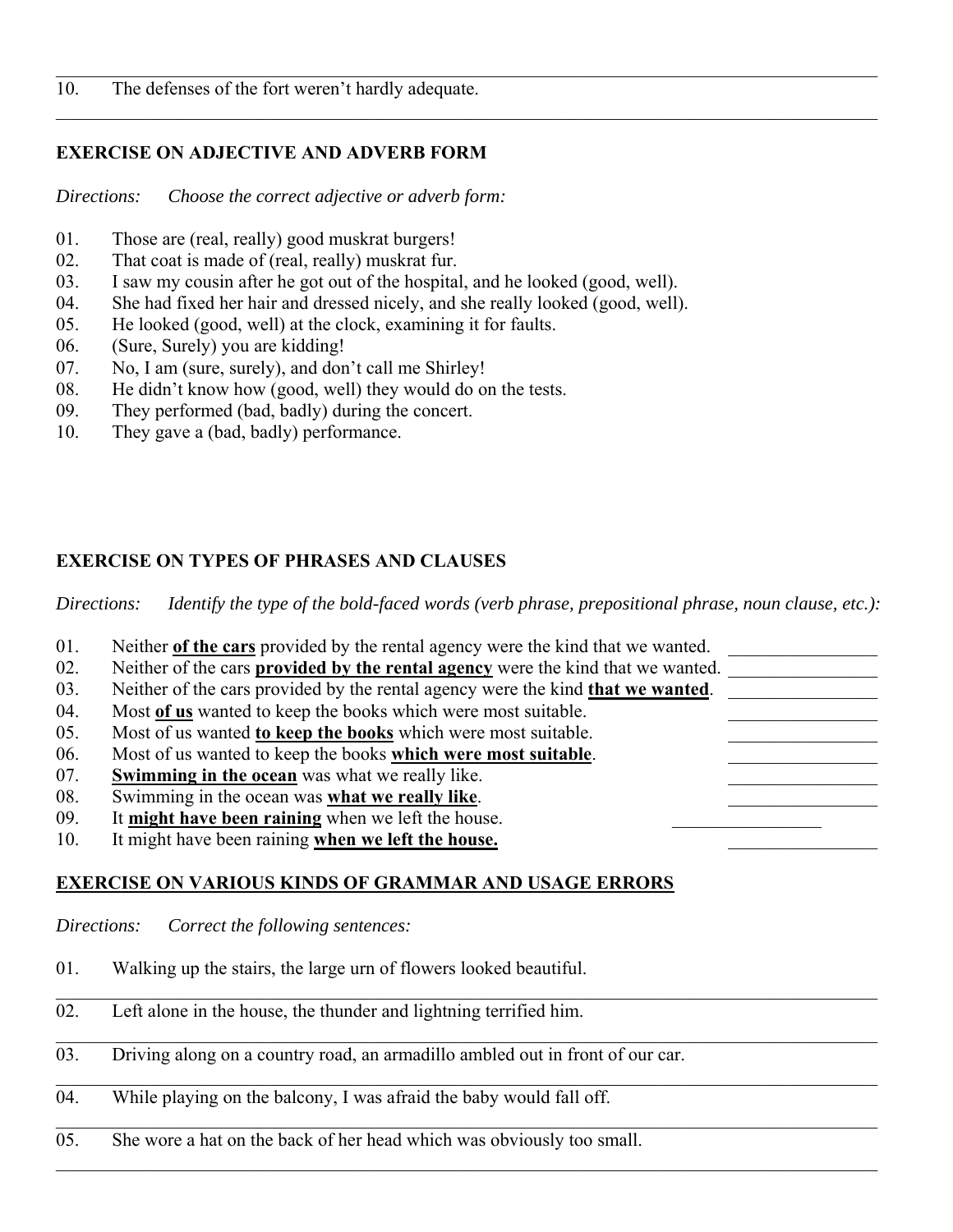- 06. I bought a car from a salesman that got great gas mileage.
- 07. It was a place where you could eat and get gas.
- 08. The man bought a new car for his wife he could not afford.
- 09. Did you buy food for the cat at the store?
- 10. Before going home, the door must be locked.
- 11. I saw an airplane strolling through the back yard.
- 12. A man boarded the bus with a briefcase.
- 13. This is some real good work!
- 14. I have to say you done real good.
- 15. Scarcely none of the trees survived the storm.
- 16. The weather today is worser than yesterday.
- 17. Jeanine wanted the pie more than Debra.
- 18. Mr. McGill does a better job than any teacher.
- 19. A girl waved at the crowd with long red hair.
- 20. He liked reading and to listen to music.
- 21. She was tall, beautiful, and had blond hair.
- 22. Remember to study thorough for the test.
- 23. Is this the hardest of the two tests?
- 24. The men asked us to move the furniture and that we leave the building.
- 25. We enjoyed the scenery driving along the highway.

#### **EXERCISE ON NOUN CLAUSES**

*Directions: Circle the noun clauses. Then tell how they are used (subject, appositive, etc.):*

01. Those books, what you ordered last week, are the best ones. 02. The girls at the camp liked what they learned. 03. We answered whoever called us. 04. Is that man over there whom you meant? 05. They provided whoever was ready a blank ballot. 06. We were puzzled by what he had said.

 $\_$  , and the set of the set of the set of the set of the set of the set of the set of the set of the set of the set of the set of the set of the set of the set of the set of the set of the set of the set of the set of th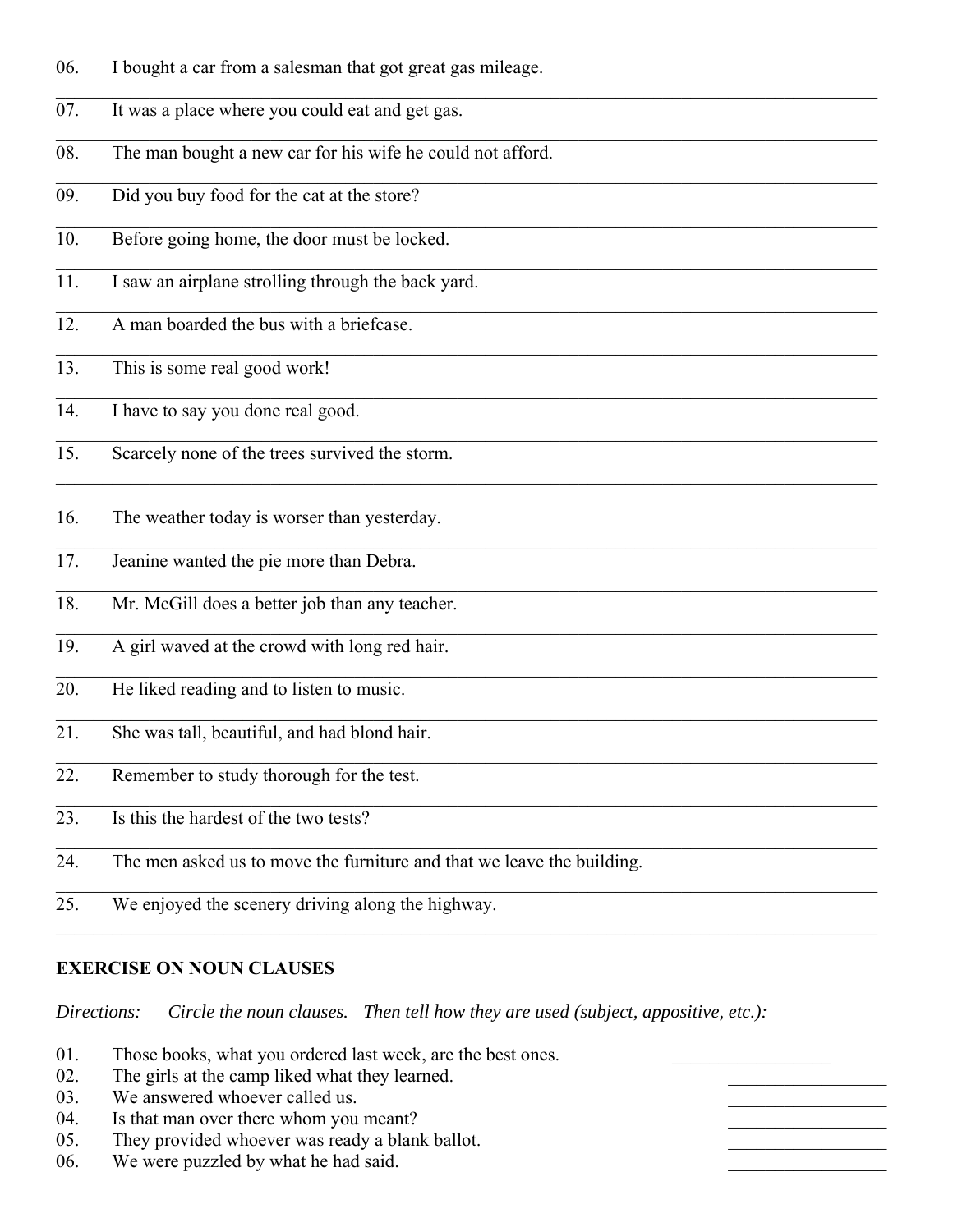- 07. What he said mystified all of us.
- 08. Who wanted the sandwiches could not be determined.
- 09. What they wanted no one could tell.
- 10. Nobody knew where she was.

# **VOCABULARY FOR MACBETH, ACT TWO, SCENES THREE AND FOUR**

*Directions: Match the definition to the word by writing the letter of the definition in front of the word:*

- 01. amiss
- 02. anointed
- 03. auger
- 04. breach
- 05. breeched
- 06. carousing
- 07. clamored
- 08. combustion
- 09. conceive
- 10. consort
- 11. contradict
- 12. countenance
- 13. counterfeit
- 14. dire
- 15. disheartens
- 16. distracted
- 17. equivocator
- 18. expedition
- 19. feverous
- 20. fountain
- 21. frailties
- 22. gore
- 23. hatched
- 24. hideous
- 25. lamentings
- 26. lechery
- 27. lees
- 28. malice
- 29. mars
- 30. obscure
- 31. parallel
- 32. porter
- 33. predominance
- 34. pretense
- 35. provoke
- 36. repetition
- 37. sacrilegious
- 38. sovereignty
- 39. steeped
- 40. strangles
- 41. suborned
- 42. tailor
- 43. temperate
- 44. undivulged
- 45. unmannerly
- 46. unruly
- a. Doorkeeper; gatekeeper
- b. Liar; deceiver
- c. One who designs and makes clothing,
- especially for men

d. Partying, especially with consumption of alcohol

- e. Cause; incite
- f. Unrestrained, excessive indulgence of sexual desires
- g. Damages; scars; injures

h. Depriving of courage or enthusiasm; daunting; depressing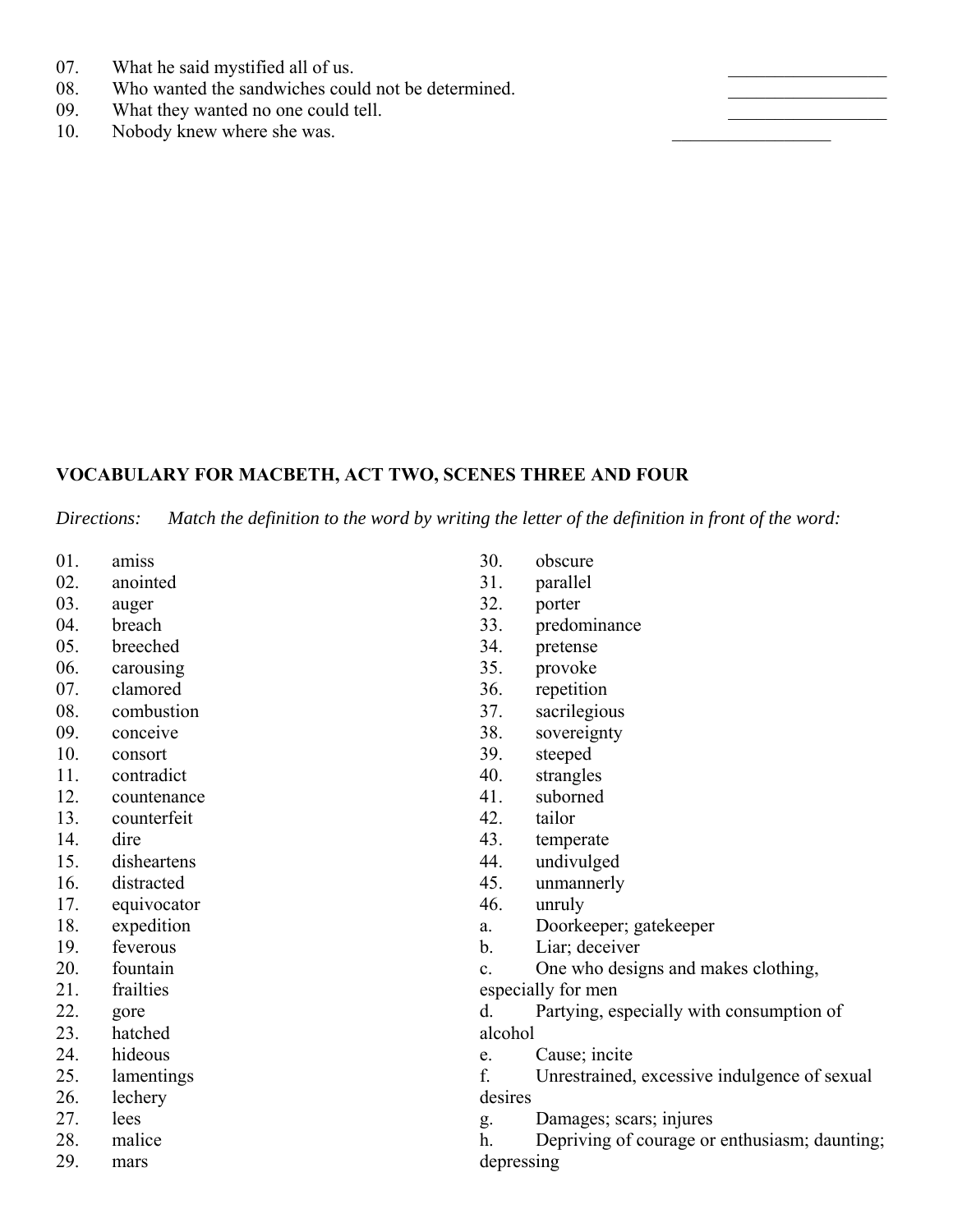| I.          | Hard to control, restrain or keep in order;         | cc.        | Confused; conflicted                               |
|-------------|-----------------------------------------------------|------------|----------------------------------------------------|
|             | disobedient; disorderly                             | dd.        | Self-restrained; moderate                          |
| j.          | Cryings; weeping; mournings                         | ee.        | Efficient speed; dispatch                          |
| k.          | Arousing terror or causing extreme distress;        | ff.        | A hole in a wall made by force, as in military     |
|             | calling for immediate action                        | action     |                                                    |
| 1.          | Setting aflame                                      | gg.        | Immersed; saturated; imbued                        |
| m.          | Brought forth into existence                        | hh.        | Rudely; discourteously                             |
| n.          | Unseen; hidden from view                            | ii.        | Clothed; covered                                   |
| 0.          | Made a loud sustained noise                         | jj.        | Blood shed from a wound, especially clotted        |
| p.          | With a high temperature                             | blood      |                                                    |
| q.          | Equal; be a counterpart to                          | kk.        | A narrow tool for boring holes in wood; drill bit  |
| r.          | Bring into being; grasp mentally                    | 11.        | Weaknesses; vulnerabilities                        |
| ${\bf S}$ . | Against all that is holy or sacred                  | mm.        | Not told; kept unsaid; not revealed                |
| t.          | Put oil on as a means of sanctifying or marking     | nn.        | Intent to do evil toward another; spite            |
| as holy     |                                                     | 00.        | Join with; participate with                        |
| u.          | Fake; imitation                                     | pp.        | Pretending; false show                             |
| V.          | Approve; support; sanction                          | qq.        | Authority; dominating power or influence           |
| w.          | Horrible to see, hear, etc.; very ugly; revolting   | rr.        | Kills by squeezing the throat and cutting off air; |
| X.          | A saying or doing again                             |            | suppresses; stifles                                |
| y.          | Assert the opposite of what someone has said or ss. |            | Brought or induced to doing through bribery        |
|             | done; by opposed to                                 |            | or other illegal means                             |
| Z.          | Dregs; sediments                                    | tt.        | Status or quality of being a ruler; domination or  |
| aa.         | Wrong; not correct or right                         | power over |                                                    |
| bb.         | Source; spring                                      |            |                                                    |

### **STUDY QUESTIONS FOR MACBETH, ACT TWO, SCENES THREE AND FOUR**

*Directions: Answer the following questions:*

- 01. What is ironic about the porter's notion that he is opening the gates of hell?
- 02. What does the porter mean by saying drink induces "nose-painting"?
- 03. Summarize what he says about the effect of alcohol on lechery.
- 04. What does MacDuff ask MacBeth?
- 05. What does MacBeth pretend to have almost forgotten?
- 06. What ill omens does Lennox cite?
- 07. What news does MacDuff bring when he reenters the scene?
- 08. For whom does MacDuff call when he says to ring the alarm?
- 09. What does Lady MacBeth ask when she enters the scene?
- 10. What does MacDuff say to her?
- 11. How is his consideration for her ironic?
- 12. Whom does Lennox blame for the murder of Duncan?
- 13. What does MacBeth say he has done to the suspected murderers?
- 14. Why did he do this to them?
- 15. What does Lady MacBeth do at this point?
- 16. Is she really overcome with grief?
- 17. What does Banquo suggest they do in lines 118-124?
- 18. Why do Malcolm and Donalbain flee?
- 19. What does the old man say about the murder?
- 20. To what does Ross compare the murder of Duncan?
- 21. What evil omens do Ross and the old man cite?
- 22. What does MacDuff say about Malcolm's and Donalbain's flight?
- 23. Whom does Ross say will be king because of the suspicion now put upon Malcolm and Donalbain?